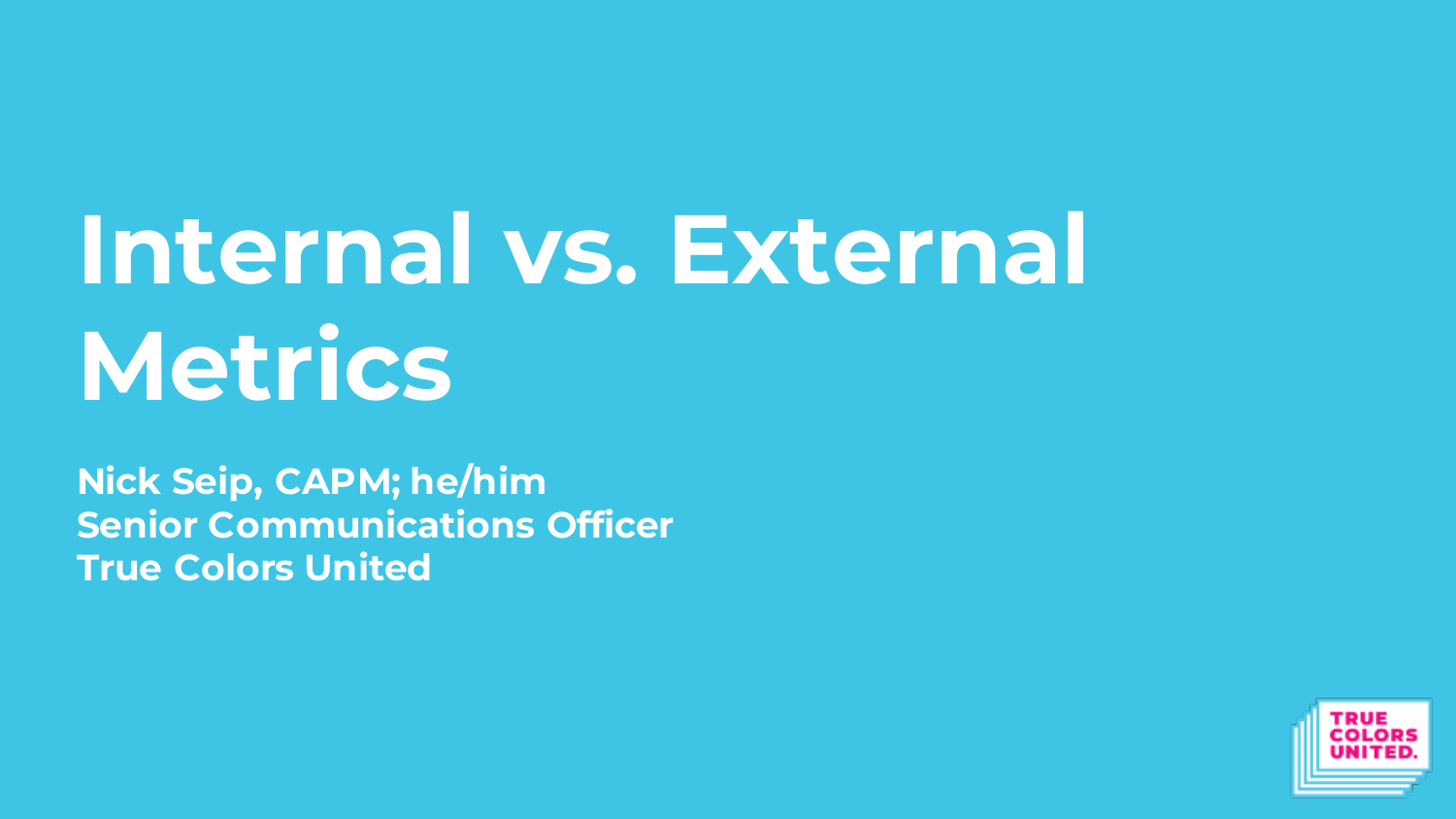# **What's the difference?**

#### **Internal metrics**

- What metrics do we need to capture to measure our success?
- All about **goals.**
	- Link back to long-term strategy, mission-fulfillment

### **External metrics**

- What metrics do we need to capture to show our relevancy?
- What's impressive to our audience & stakeholders?
	- They want to know the impact of their investment.

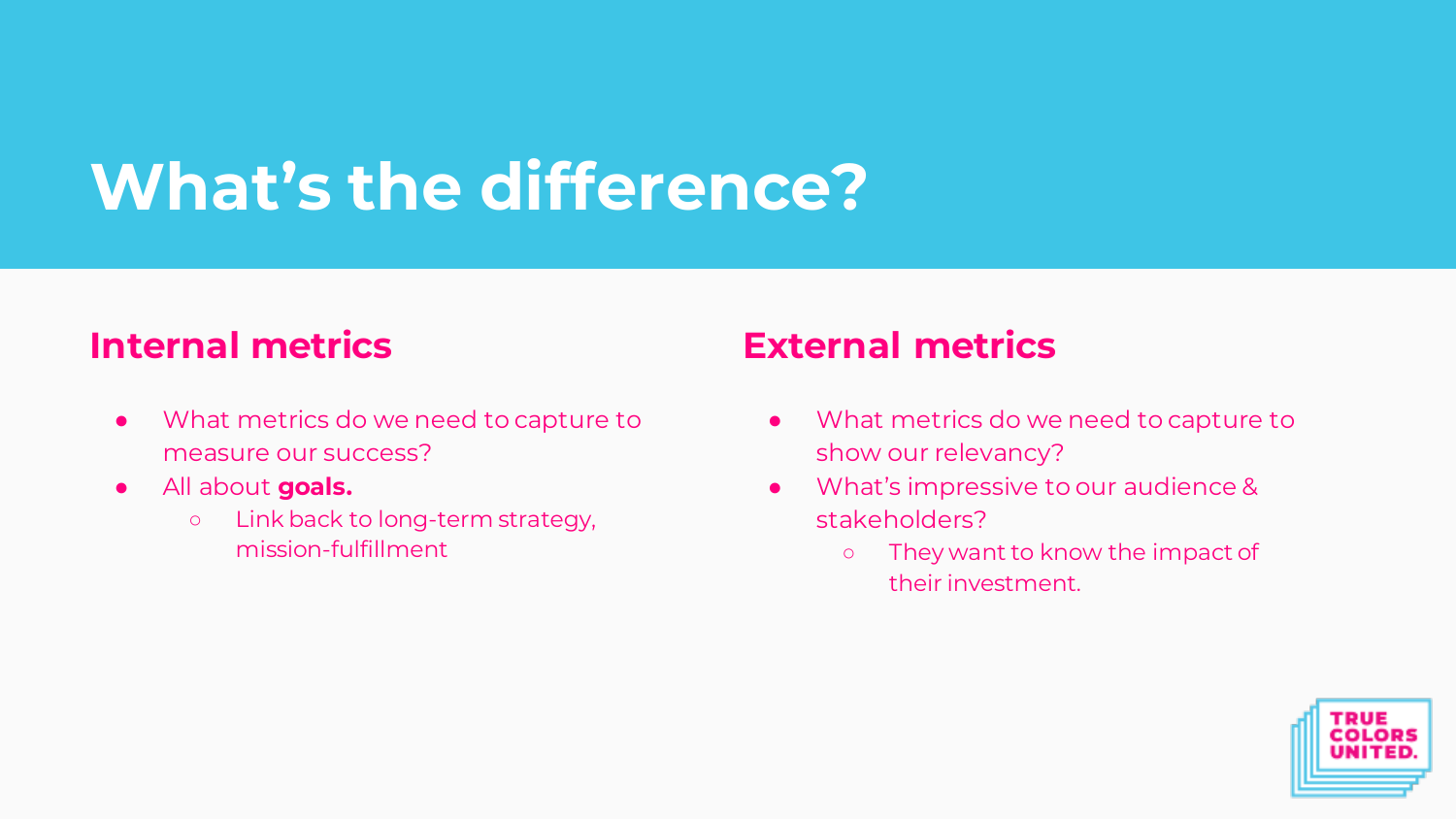# **Keep in mind...**

- Higher numbers don't always mean greater impact.
- Don't confuse outputs with outcomes.
- Don't look at data in a bubble.

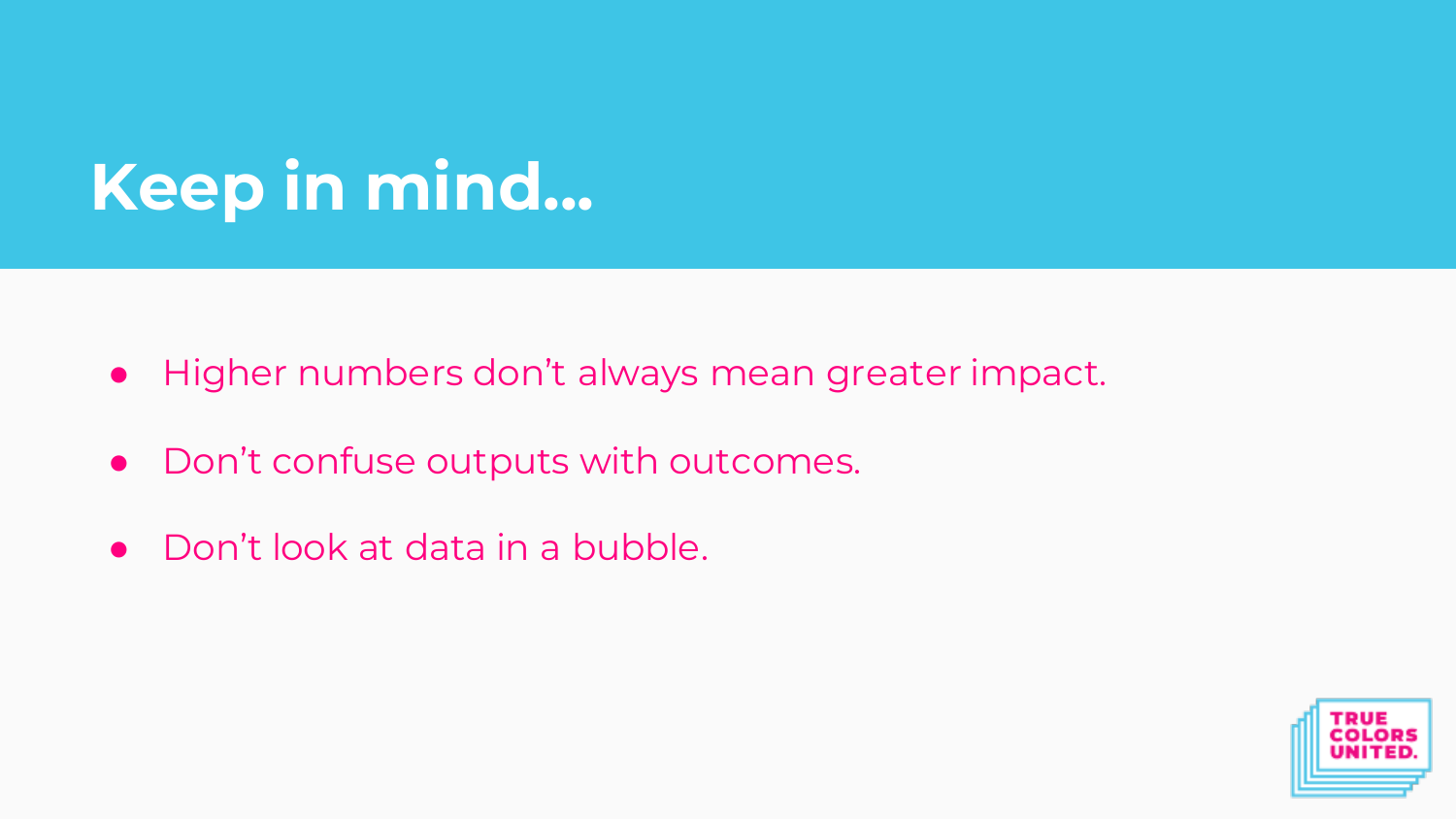#### **Case study: True Colors Challenge**



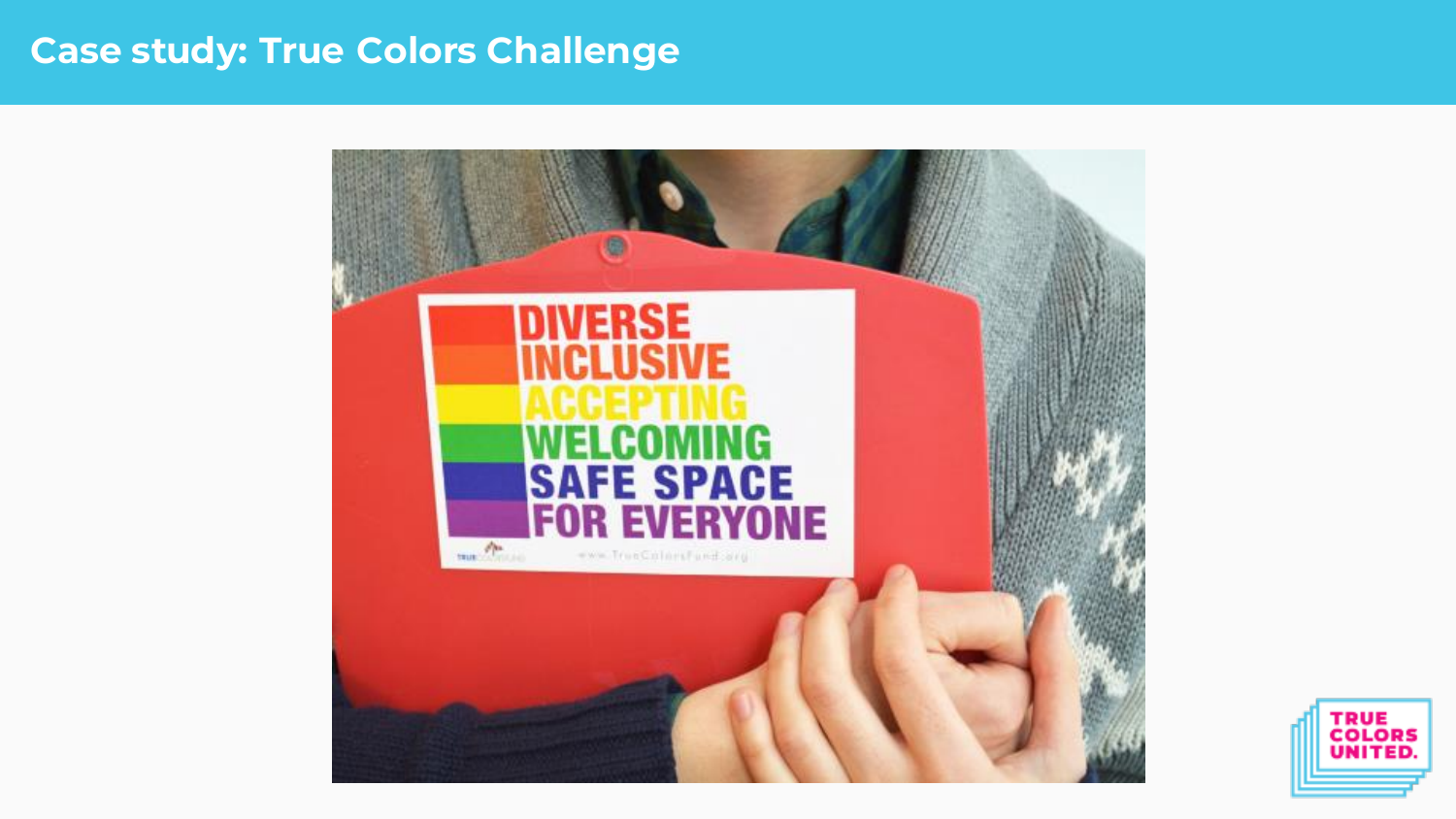### **What is it?**

- Individualized e-learning for professionals working to address youth homelessness.
- Intensive 30 day sprint
- Goal: 75% of individuals who complete the challenge increase their knowledge by 20%.

#### **Internal metrics**

- Course enrollments
- Course completions
- Pre- and post- assessment surveys

### **External metrics**

- Total staff trained
- <sup>%</sup> course completion vs enrollments
- % knowledge increase

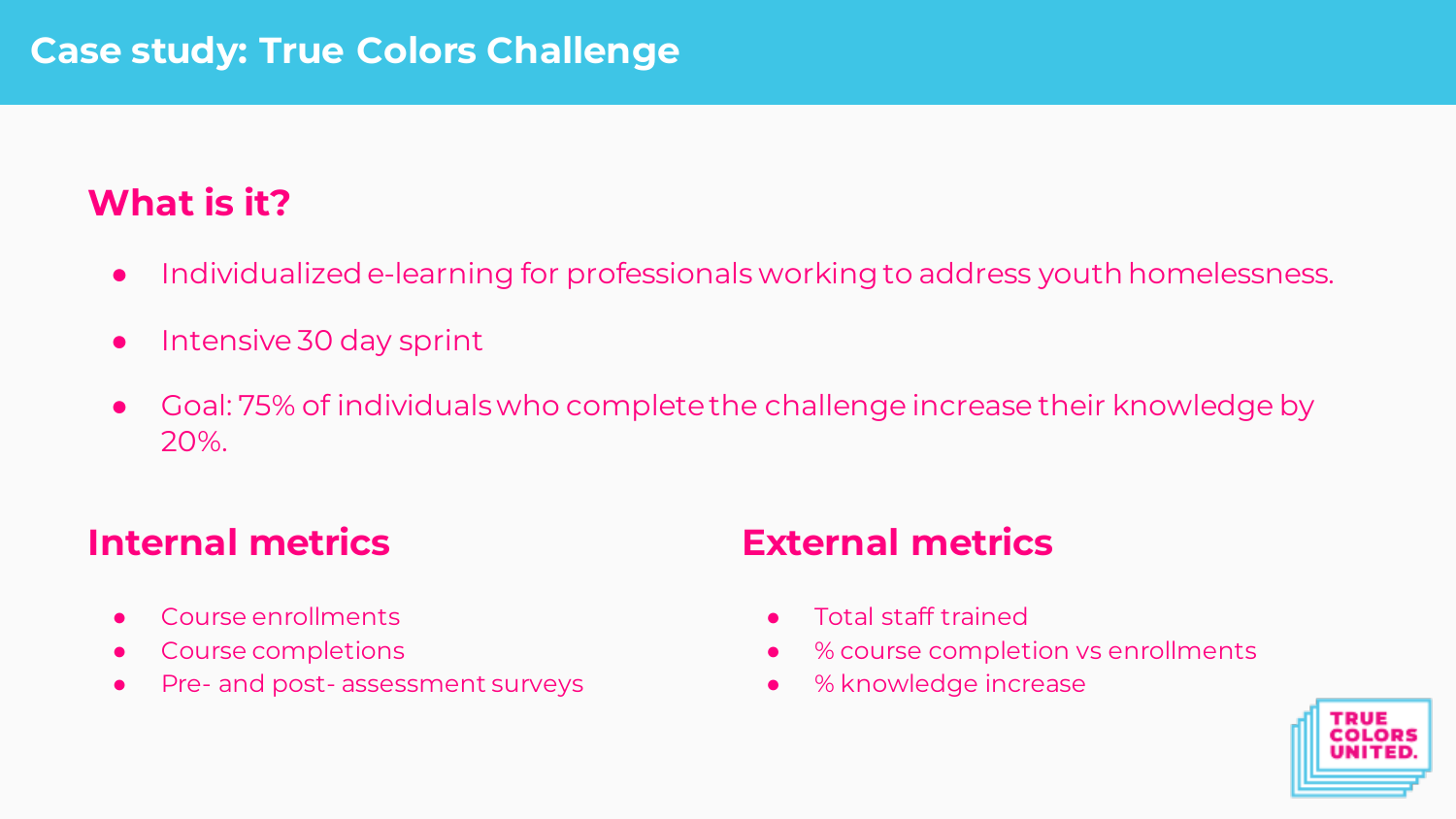# **How to do it: Best practices for small comms teams**

- Democratize your data.
- Have a data person on every project team.
- Get program staff input on grant reports & applications.
- When it comes to systems, integration and customization is key.
- Keep it simple. If you can't measure it, you can't manage it.